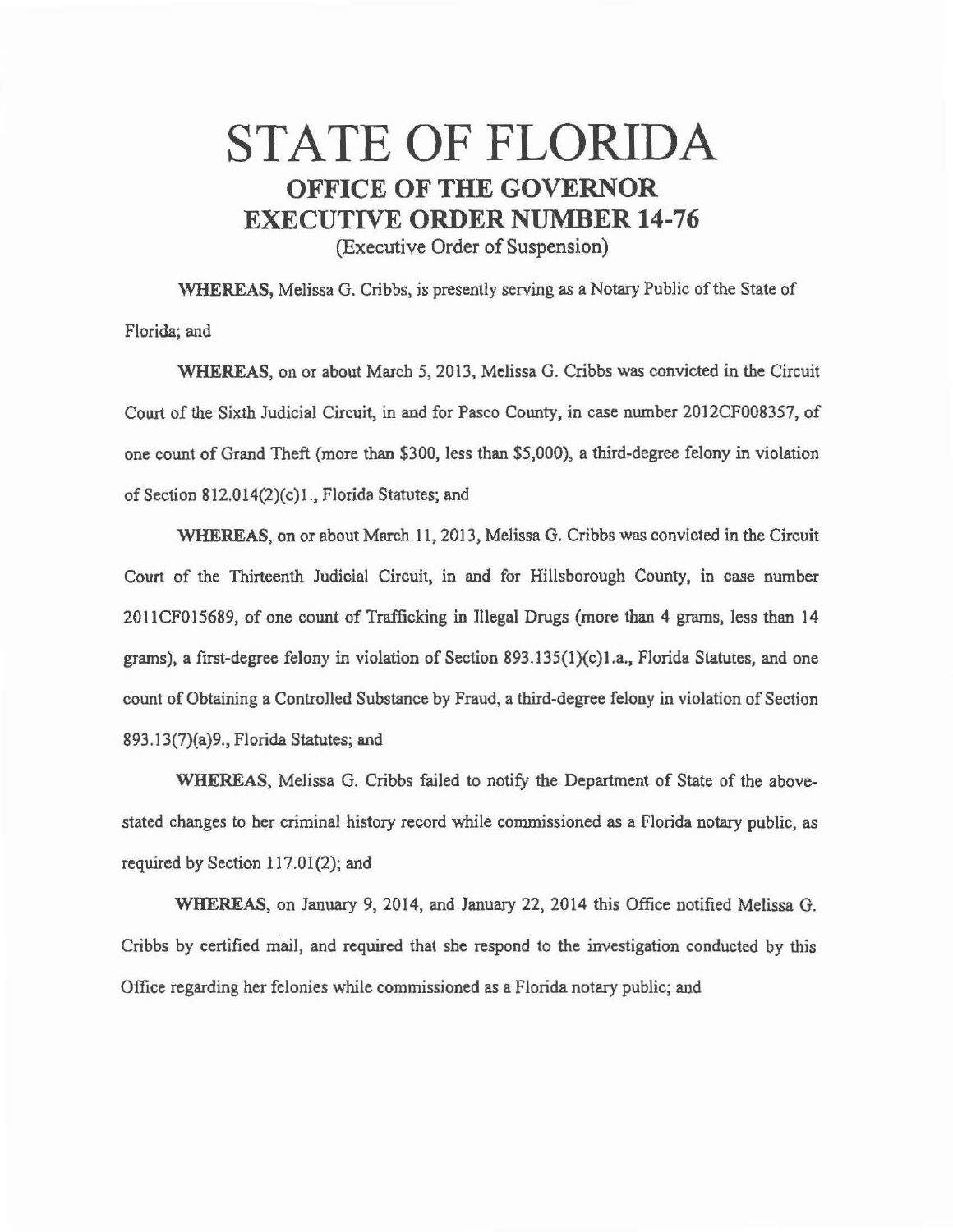WHEREAS, during the investigation by this Office, it was discovered that Melissa G. Cribbs had moved from the address on file and had failed to notify the Department of State of the change in her address within 60 days, as required by Section 117.01(2), Florida Statutes; and

WHEREAS, to date, this Office has not received the required response from Melissa G. Cribbs; and

WHEREAS, the Governor is authorized by Article IV, Section 7 of the Florida Constitution to suspend from office by executive order an appointed public official for the commission of a felony; and

WHEREAS, it is in the best interests of the citizens of the State of Florida that Melissa G. Cribbs be immediately suspended from the public office, which she now holds, upon the grounds set forth in this Executive Order;

NOW, THEREFORE, I, RICK SCOTT, Governor of Florida, pursuant to Article N, Section 7 of the Florida Constitution and Section 117.01(4), Florida Statutes, find and state as follows:

- A. Melissa G. Cribbs is a duly appointed Notary Public of the State of Florida, pursuant to Section 117.01, Florida Statutes.
- B. Melissa G. Cribbs is commissioned as a Florida notary public from June 21, 2010, through June 20, 2014.
- C. Melissa G. Cribbs was convicted of three separate felonies in Hillsborough and Pasco Counties in 2013, while commissioned as a Florida notary public.
- D. Melissa G. Cribbs failed to notify the Department of State of the changes to her criminal history record following the felony convictions in Hillsborough and Pasco Counties in 2013, as required by Section 117.01(2), Florida Statutes.